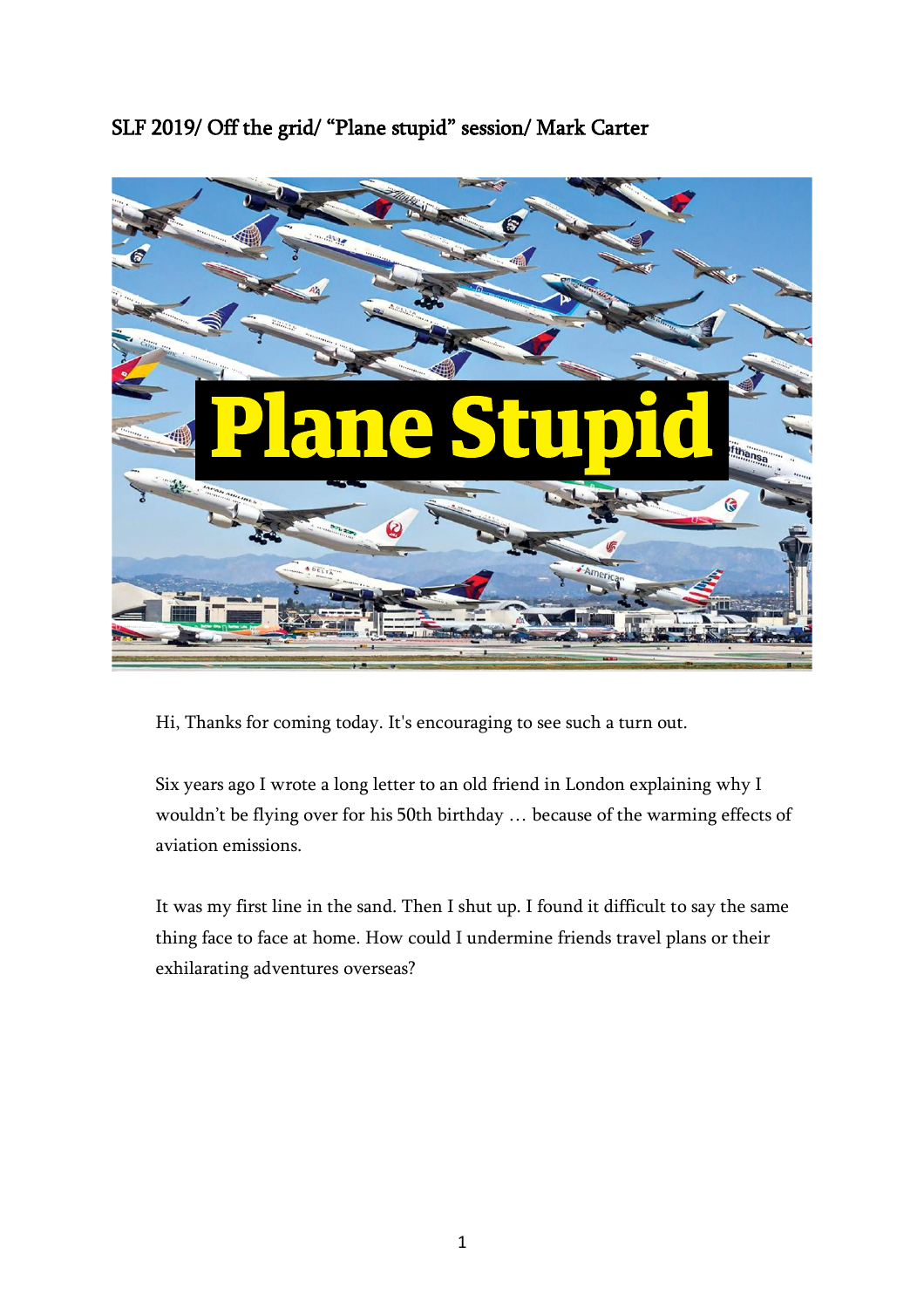

Then, I took another step. I researched and wrote The elephant in the sky, informing myself, and those who read it, of the work of many in cataloguing the dangers of aviation emissions.

A proxy, I kidded myself, for speaking out loud.

My next move was suggesting to the organisers of this Festival, that they consider running a no-fly festival next year.

They replied: why don't you first, do a talk on aviation emissions, this year.

Check, mate.

So here I am today. Hoping to enthuse you too, to talk about — and even take action — on that taboo topic.

So what does the research tell us?

First, in a world needing to reduce its emissions, what's happening with those from aviation?

Second, what aviation emissions reduction are possible? What reductions are necessary?

And third, what response can provoke the required aviation emissions reductions?

### Ok, first, what's happening with aviation emissions?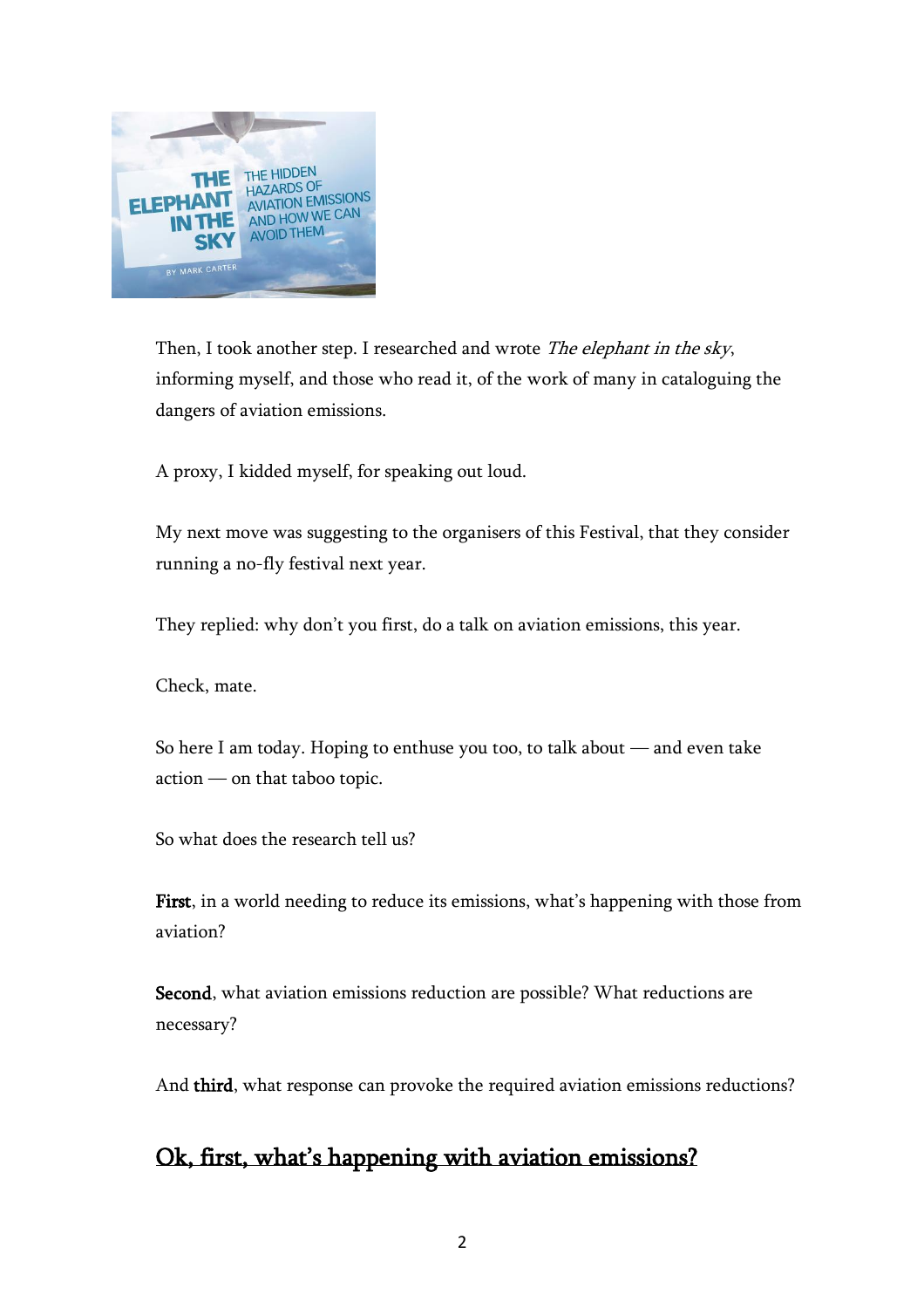Well, they're booming, and they'll be catastrophic.



• Within 30 years, aviation emissions are projected to be over 3 times greater than now ... booming by 360%.



Because we're flying more. Each year, more than 1 in 4 Australians fly overseas at least once ... with over a million of us, taking 3 or more overseas trips.

With those to Europe and back, for example, creating emissions roughly equivalent to half a year's worth of an average Australian's emissions.

Our export figures illustrate the size of aviation in our economy. Australia's third largest export earner, as at March last year, behind coal, and ahead of natural gas, is the education sector's international student industry... entirely dependent on aviation.

Infrastructure growth is also an indicator. On the back of expected passenger demand growth, new airports and expansions to existing airports, including new runways, are in the works for Melbourne, Sydney, Adelaide and Perth.

• Ok, so how catastrophic are these booming emissions anyway?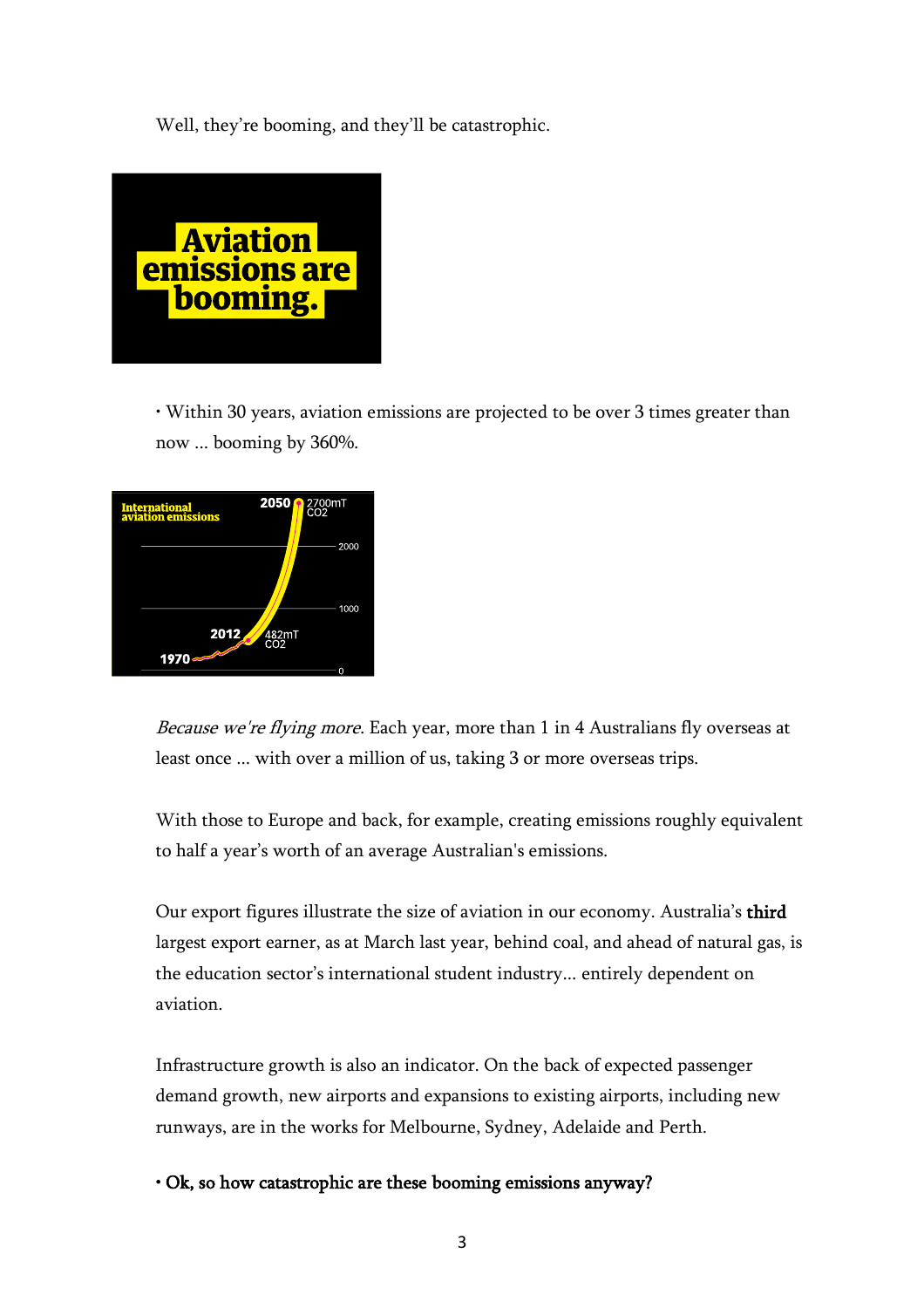

Aviation is the transport sector's biggest emitter, and,



most warming per kilometre travelled ... because emissions from jet engines, high in the atmosphere, have a warming effect possibly more than five times greater than from the same amount of fuel burnt on the ground.

Left unchecked, aviation emissions alone, could drive warming to over 5 degrees within 80 years.

Bill Hemmings, aviation director of Transport & Environment, the European NGO campaigning for cleaner transport, sums it up when he says "Taking a plane is the fastest and cheapest way to fry the planet".

So, aviation emissions are booming and catastrophic.

## How are we going with aviation emissions reductions? What emission reduction mechanisms are in place, or possible?

The bad news is that reductions, of the order needed, are blocked by 3 obstacles ...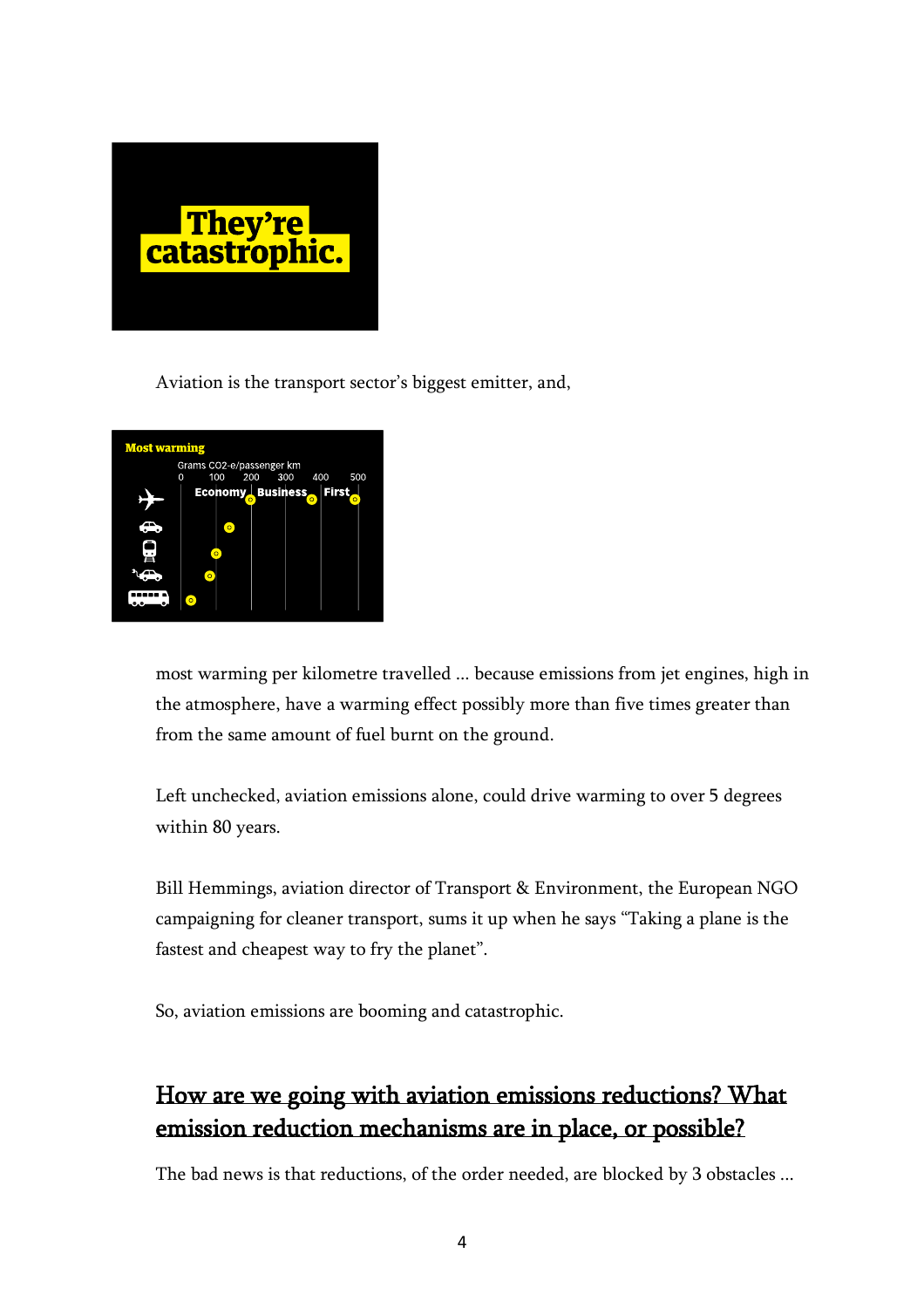

### • First up, they're hidden.

We have ignored international aviation emissions reductions because they're not included in our Paris Agreement pledges.



• The second obstacle is they're unregulated in that the international aviation industry's plan for tackling emissions, allows them to continue to grow!

The illusion of emissions reductions is created through the smoke and mirrors of emissions offsetting. Whereby a deceptive aviation industry takes the credit for the emissions reductions of others.

Lack of regulation has also allowed international jet fuel to remain tax free, unlike the fuel for other transport modes ... in all, an annual 60 billion euro, fuel tax evasion ... or fossil fuel subsidy.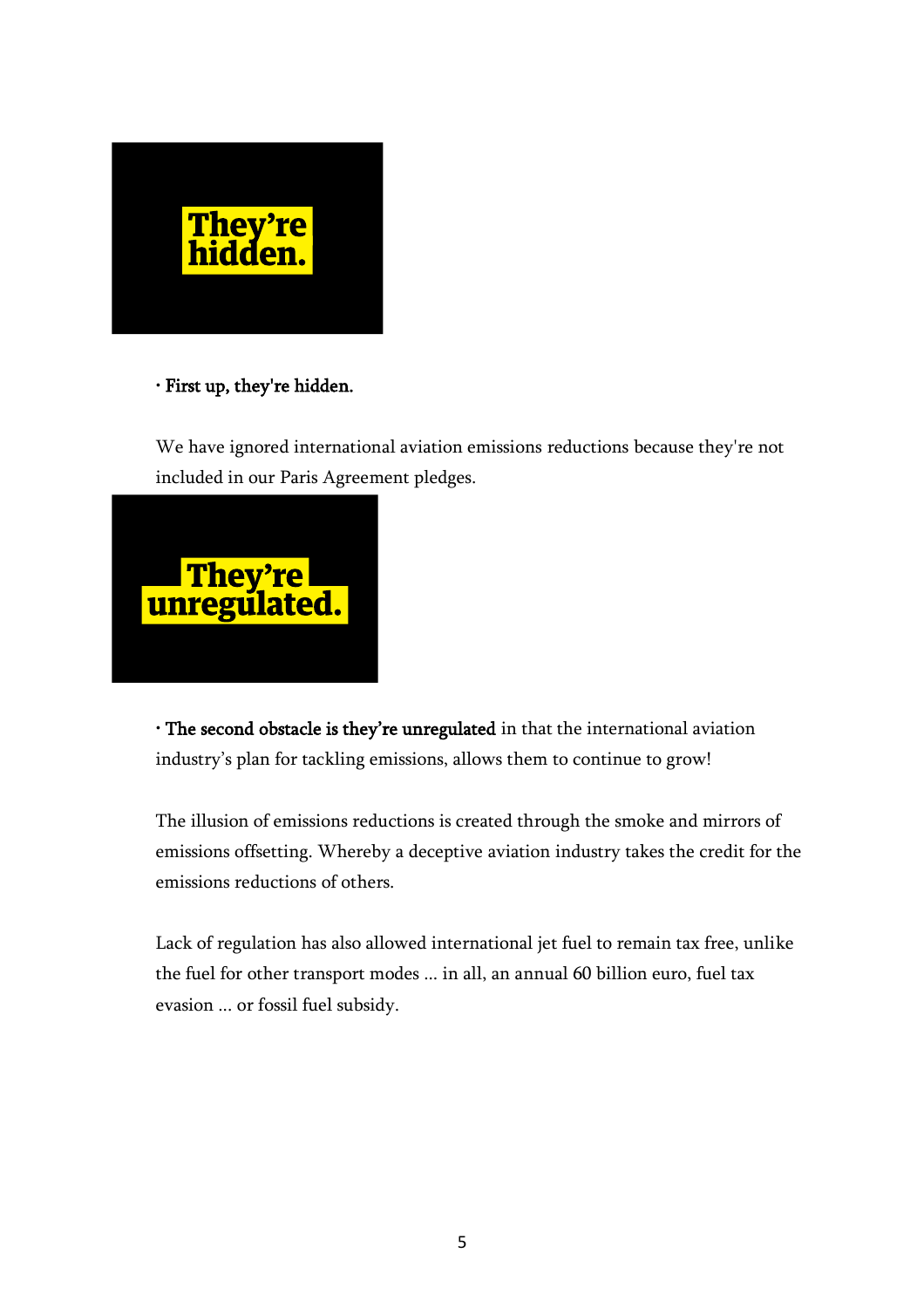

### • Obstacle three: Aviation emissions are tech-neutral.

Altered flight paths, increased fuel efficiency, battery power and biofuels are all alike in delivering minimal emissions reductions in the near future.

Altered flight paths could deliver reductions of around 12%.

New fuel standards established by the ICAO, could reduce emissions by only 11%.

And electric aviation, powered by batteries at low enough costs, and with high enough power to weight ratios for long haul flights, is decades away.

Biofuel production in quantity, enough to *replace* growing jet diesel demand, is not possible. Most biofuels work only in a jet diesel mix. All biofuel production at scale is constrained by limits on the availability of feedstock.

Dr. Scott Cohen, of the University of Surrey, summarises the technical situation: Quote "The way in which new technologies are presented constitutes a 'myth', a form of propaganda which denies the truth that progress in climate policy for aviation has stalled. The use of these technology myths by industry and government relieves anxiety that nothing is being done, by pointing to future 'miracle' solutions, which in reality are unfeasible." Unquote.

### So what reductions are likely necessary to prevent runaway warming?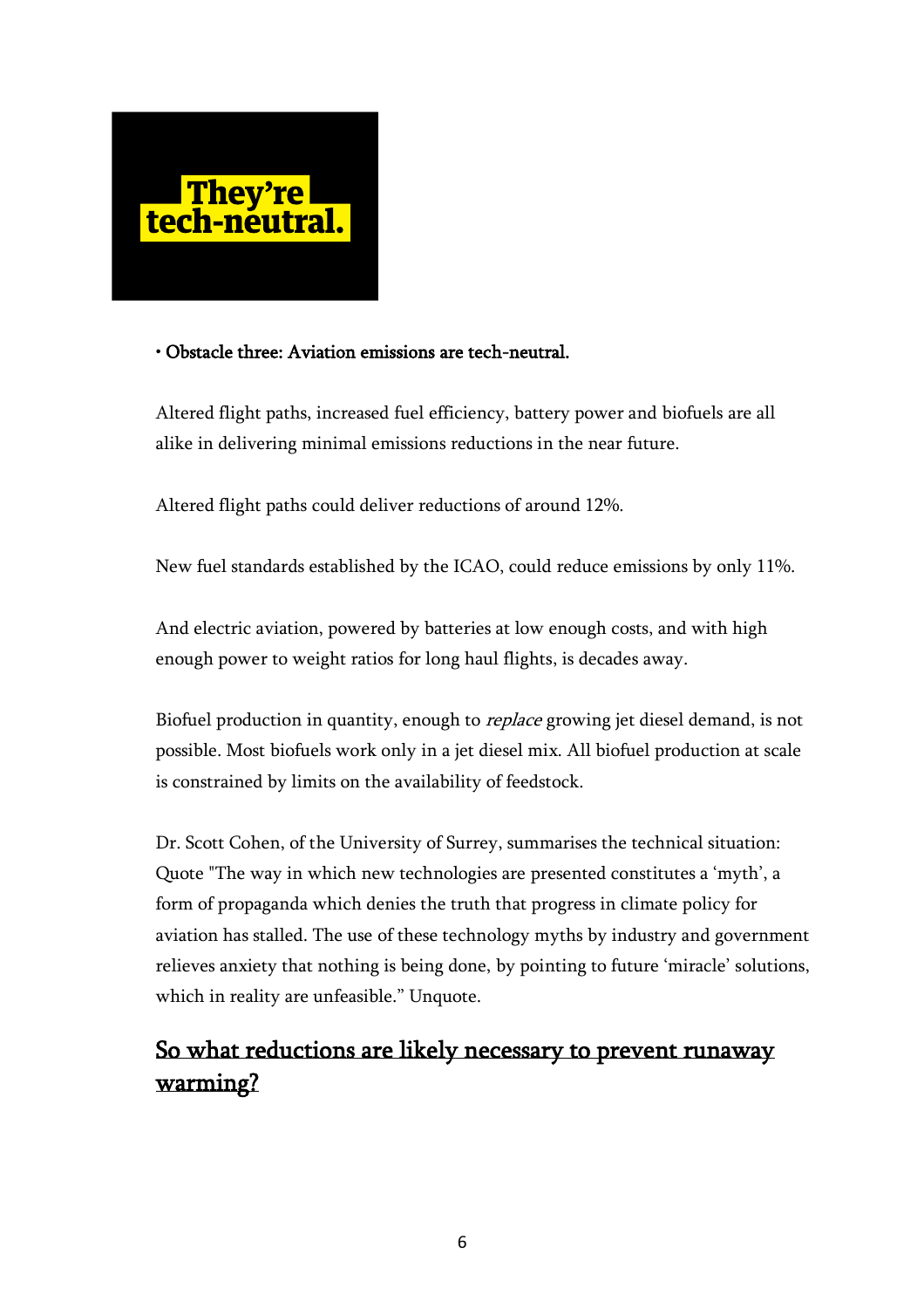

• Our Paris reduction commitments, are a path to more than 3 degrees of warming. And closer to 5 degrees, that is, a temperature at which society will have unravelled, when we take into account the warming released from feedbacks such as melting permafrost — that are triggered by human-made warming.

For a safely high probability of avoiding catastrophic runaway warming there is no 'carbon budget' remaining … that is, there is no carbon we can safely burn on the ground or in the air. Every tonne we continue to emit will have to be drawn back down.

In the words of Al Gore: "We have a global emergency."

UN Secretary General António Guterres warns that, in climate change, "we face a direct existential threat."

Professor Schellnhuber, for twenty years the head of the Potsdam Institute for Climate Impact Research, and a senior advisor to Pope Francis, German Chancellor Angela Merkel and the European Union says "humanity must choose between taking unprecedented action, or accept that it has been left too late, and bear the consequences."

# So, finally, how then can we respond? How can we provoke the required reductions in aviation emissions —— public policy-wise, as a community, and, personally.

• Acknowledging the crisis is not enough. As in a bush fire, it's how we respond that's most important.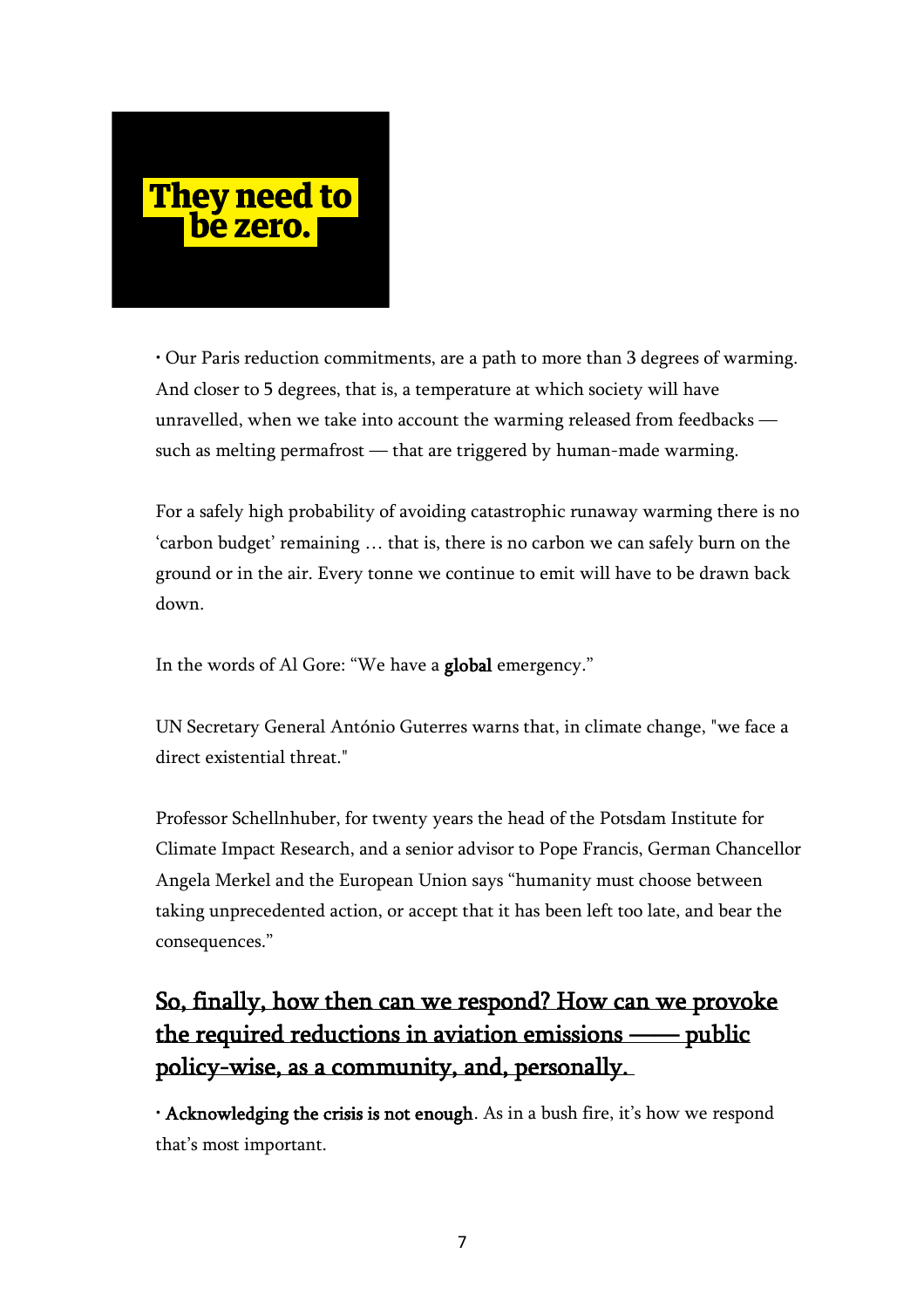Drastic and rapid reductions should've been well underway yesterday. Our response over the next 10 years is therefore critical.

What response *would* reduce aviation emissions to the extent necessary?

The answer is obvious. Stopping flying will do it.



But hang on a minute ... we say. Well, those amongst the 5 percent on the planet who fly ... say.

We value flying. Everyone's doing it. Even those concerned about climate change.

How can it be a problem when it enables so much? Jet travel is *normal*.

So ... flying is now both extremely dangerous, and, at the core of our identity placing our physical and mental worlds in conflict.

Maybe we can better connect with the "stop flying" response, by comparing it to our response to other emissions.

Unlike, for example, switching from coal fired electricity generation to wind or solar power, and still being able, as *normal*, to turn on the lights ... for aviation, there is no easy-switch, no alternative to jet diesel, that enables us to continue to fly as normal, and emissions-free.

Put another way, it's impossible, for those concerned about global warming, to continue as normal, and stop aviation emissions.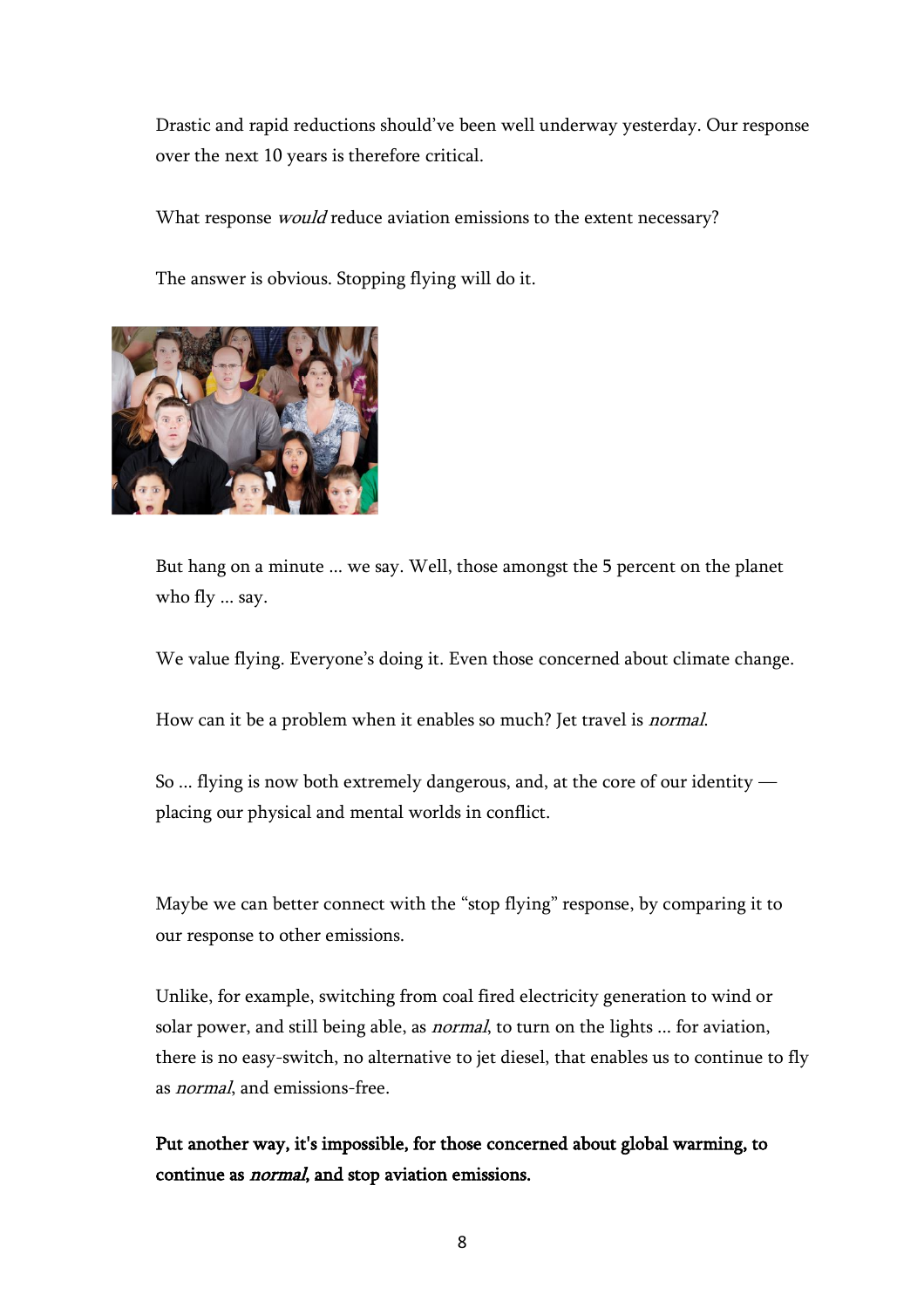Therefore stopping aviation emissions is only possible outside *normal*. In abnormal.

Like when a raging bushfire is on the ridge. We forget the *normal*, the TV show we're watching. We do abnormal. Like putting our most precious things in the car and leaving home, possibly for ever. Things we'd otherwise, not do.

This *abnormal* is an enabling place.

It's here, and only here, in the *abnormal*, where the needed response to our climate predicament — the emergency response — is possible.



Where society puts on hold the way we're doing things now, the *normal*, and prioritises implementing a safe-climate plan.

In this way the "stop flying" message, aside from being a call to action on the way we travel, brings the abnormal emergency response pathway into sharp focus.

If we're in a *normal* world the "stop flying" message is a massive challenge. When we recognise we're in an *abnormal* world — because we can't stop aviation emissions *and* keep flying — then staying grounded is a no brainer.

So now, let's get practical.

• What public policy responses, possible in this *abnormal* world, would constrain demand?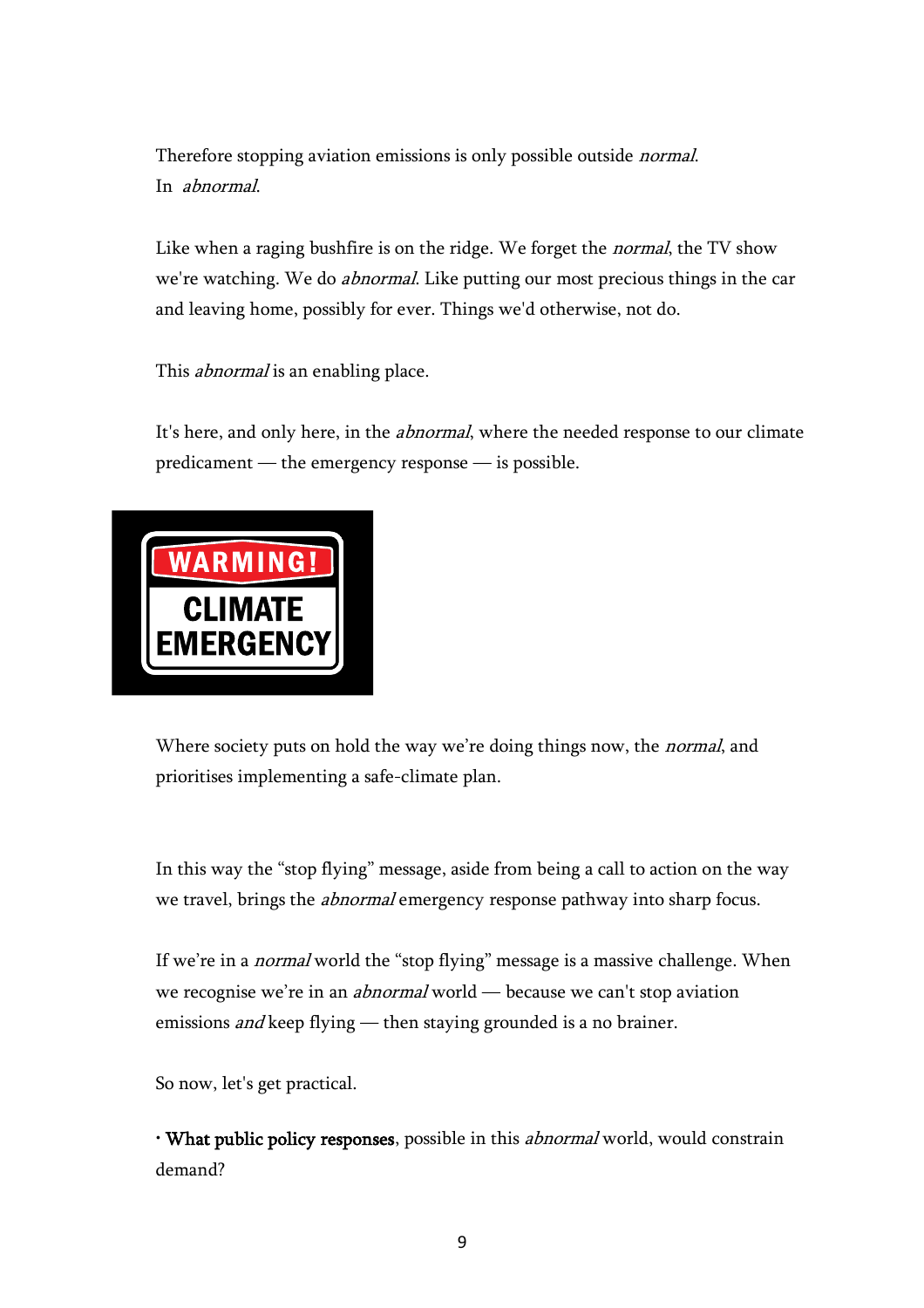Options include:

• Rationing flights to zero, over 10 years, through a personal carbon quota scheme

• Including international aviation emissions in massively more ambitious Paris commitments

• Halting all airport expansion, and

• Developing land based zero emissions alternative travel modes such as High Speed Rail networks.

Such policies would do the heavy lifting, or should I say shrinking, of aviation emissions.

### • What then is our role as a community?

These and other demand reduction policies can only be implemented if advocated far and wide.

If climate NGOs add reducing aviation emissions to their mission. If the rest of us begin talking, about our *abnormal* world.

The place where our despair, exhaustion and frustration, at trying to fit a square peg in a round hole — at trying to effectively stop calamitous warming within a business as usual world — is a thing of the past.

### • And how about our individual responses?

As well as talking *abnormally*, we can start *walking* in the No fly zone.